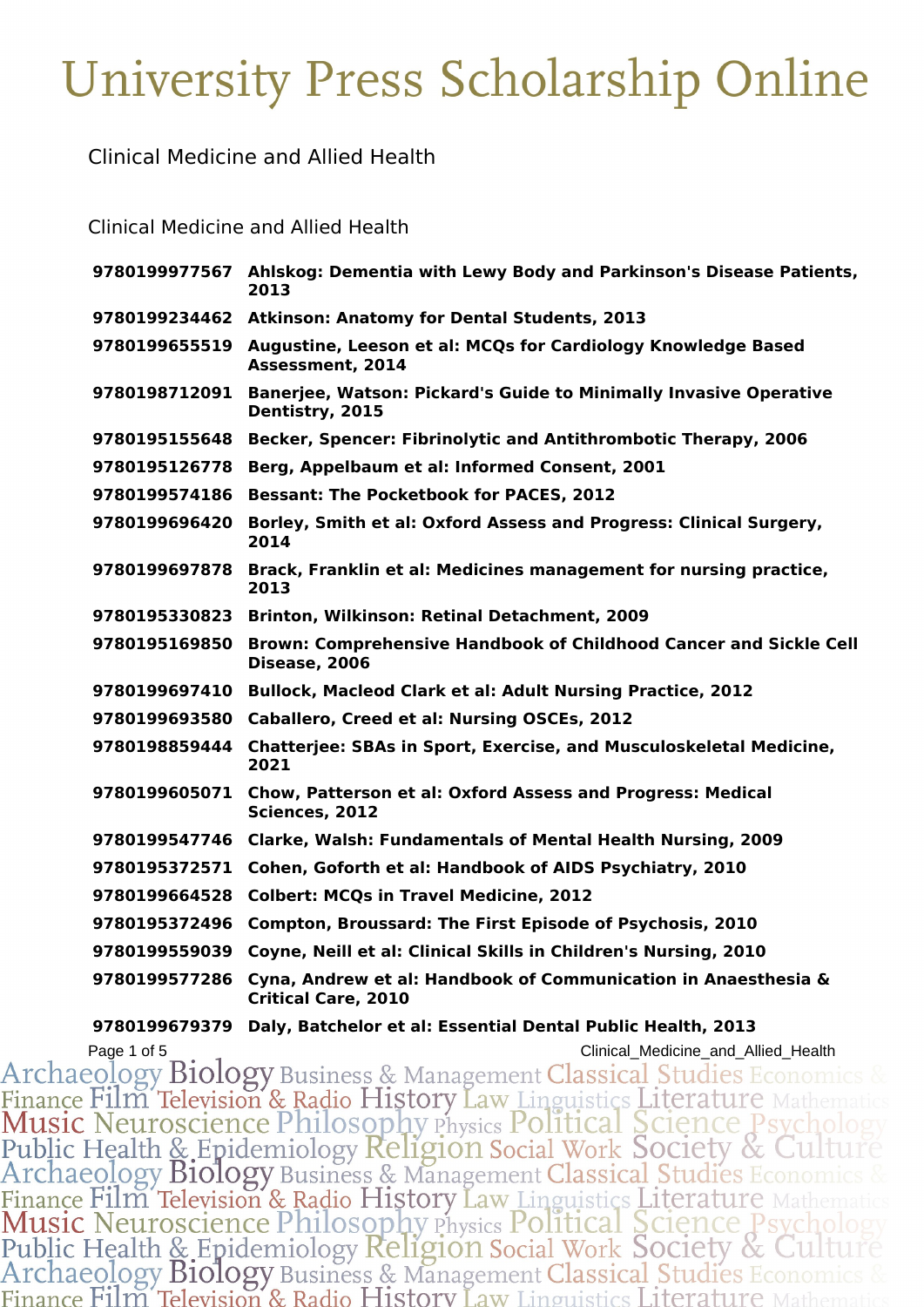| 9780198745594 | Datta, Mahmood: SBAs and EMQs for the MRCOG Part 2, 2015                                          |
|---------------|---------------------------------------------------------------------------------------------------|
| 9780195304770 | Davidson, Rowe et al: A Practical Guide to Recovery-Oriented<br>Practice, 2008                    |
| 9780199757084 | Edward, Vajaranant: Glaucoma, 2012                                                                |
| 9780199602070 | Eklöf, Lindström et al: Ultrasound in Clinical Diagnosis, 2011                                    |
| 9780190259358 | <b>Ellis: Caring for Autism, 2018</b>                                                             |
| 9780199694938 | <b>Emmett, Hill et al: Clinical Pharmacology for Prescribing, 2019</b>                            |
| 9780198802907 | <b>Etheridge, Bonner: Oxford Assess and Progress: Clinical Specialties,</b><br>2018               |
| 9780198862550 | <b>Etheridge, Collier et al: Oxford Assess and Progress: Clinical</b><br><b>Specialties, 2021</b> |
| 9780198753056 | Eyre, Bodenham: MCQs and SBAs in Intensive Care Medicine, 2021                                    |
| 9780198716228 | Farne, Norris-Cervetto et al: Oxford Cases in Medicine and Surgery,<br>2015                       |
| 9780195382365 | Feldman, Bell: Complications of Glaucoma Surgery, 2013                                            |
| 9780195365740 | Fink MD: Electroconvulsive Therapy, 2010                                                          |
| 9780199237500 | Freeman, Freeman: Paranoia, 2008                                                                  |
| 9780190944834 | <b>Fuks: The Language of Medicine, 2021</b>                                                       |
| 9780198812968 | <b>Furmedge, Sinharay: Oxford Assess and Progress: Clinical Medicine,</b><br>2019                 |
| 9780198749301 | Gelfer, Eastwood et al: Paediatrics for the FRCS $(Tr + Orth)$<br><b>Examination, 2018</b>        |
| 9780198813774 | Glatt, Faraone et al: Schizophrenia, 2019                                                         |
| 9780195125818 | Goldberg: Sex, Religion, and the Making of Modern Madness, 1999                                   |
| 9780199599530 | <b>Gupta: Oxford Assess and Progress: Emergency Medicine, 2011</b>                                |
| 9780198748632 | <b>Gupta: SBAQs for the FRCEM Primary, 2018</b>                                                   |
| 9780199982042 | Hamkins: The Art of Narrative Psychiatry, 2013                                                    |
| 9780199590001 | Hanlon, Curtis et al: Long Cases for the Final FRCR 2B, 2011                                      |
| 9780195178852 | <b>Harris: Intellectual Disability, 2005</b>                                                      |
| 9780199641420 | Holland, Roberts: Nursing: Decision-Making Skills for Practice, 2013                              |
| 9780199744268 | Jordan, Mawn et al: Surgical Anatomy of the Ocular Adnexa, 2012                                   |
| 9780198729334 | Kalhan: Best of Five MCQs for the Endocrinology and Diabetes SCE,<br>2015                         |
| 9780198864615 | Kalhan: Best of Five MCQs for the Endocrinology and Diabetes SCE,<br>2022                         |

Page 2 of 5<br>
Archaeology Biology Business & Management Classical Studies Economics &<br>
Finance Film Television & Radio History Law Linguistics Literature Mathematics<br>
Music Neuroscience Philosophy Physics Political Science Finance Film Television & Radio History Law Linguistics Literature Mathematic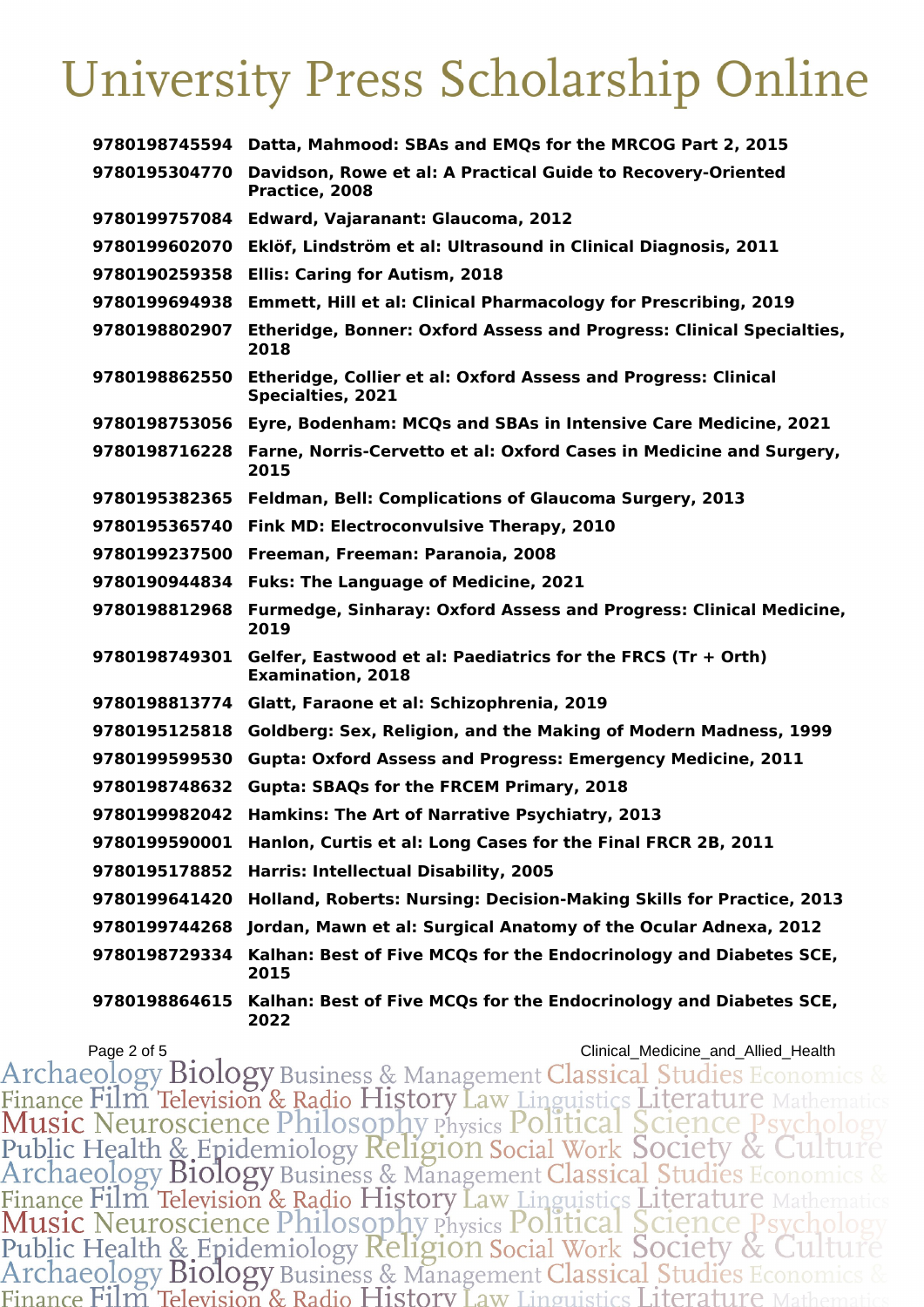| 9780199575770 | Kamath, Turle: MCQs for the Primary FRCA, 2010                                                                                      |
|---------------|-------------------------------------------------------------------------------------------------------------------------------------|
| 9780198746720 | Khan: Best of Five MCQs for the MRCP Part 1 Volume 1, 2017                                                                          |
| 9780198747161 | Khan: Best of Five MCQs for the MRCP Part 1 Volume 2, 2017                                                                          |
| 9780198747178 | Khan: Best of Five MCQs for the MRCP Part 1 Volume 3, 2017                                                                          |
| 9780198738268 | Kidd, Fejerskov: Essentials of Dental Caries, 2016                                                                                  |
| 9780195147889 | Koch, Stern: Handbook of Electrogastrography, 2003                                                                                  |
| 9780199744121 | Kovacs, Ojeda: Textbook of Endocrine Physiology, 2011                                                                               |
| 9780199680269 | Lane, Powter et al: Best of Five MCQs for the Acute Medicine SCE,<br>2016                                                           |
| 9780199607761 | Lindsay, Gillespie et al: SBAs for the Final FRCR 2A, 2012                                                                          |
| 9780198825173 | Longridge, Clarke et al: Oxford Assess and Progress: Clinical<br>Dentistry, 2019                                                    |
| 9780195309430 | Lyketsos, Slavney et al: Psychiatric Aspects of Neurologic Diseases,<br>2008                                                        |
| 9780199595150 | Magee, Tooley: The Physics, Clinical Measurement and Equipment of<br><b>Anaesthetic Practice for the FRCA, 2011</b>                 |
| 9780198834373 | Marjot, McGregor et al: Best of Five MCQS for the European Specialty<br><b>Examination in Gastroenterology and Hepatology, 2021</b> |
| 9780198754008 | McKnight, Price et al: Psychiatry, 2019                                                                                             |
| 9780192895424 | McPherson: Skin conditions in young people, 2021                                                                                    |
| 9780199557493 | Mehta, Iqbal et al: Clinical Medicine for the MRCP PACES, 2010                                                                      |
| 9780199542550 | Mehta, Iqbal: Clinical Medicine for the MRCP PACES, 2010                                                                            |
| 9780198805809 | <b>Metcalfe, Dev: Oxford Assess and Progress: Situational Judgement</b><br><b>Test, 2018</b>                                        |
| 9780195380194 | Mitchell, MRCPsych, Coyne, PhD: Screening for Depression in Clinical<br>Practice, 2009                                              |
| 9780198794158 | Molloy, MacKay et al: SBAs and EMIs for the General Surgery FRCS,<br>2018                                                           |
| 9780198757122 | Mukhopadhyay, Sule: Tasks for Part 3 MRCOG Clinical Assessment,<br>2017                                                             |
| 9780199665662 | Myers, Gardner et al: Oxford Assess and Progress: Psychiatry, 2014                                                                  |
| 9780195342680 | Nass, MD, Frank, MD: Cognitive and Behavioral Abnormalities of<br><b>Pediatric Diseases, 2010</b>                                   |
| 9780195389302 | Nerby, Otis: Aniridia and WAGR Syndrome, 2010                                                                                       |
| 9780198714828 | Nightingale, Sandy: Illustrated Questions in Orthodontics, 2014                                                                     |

Page 3 of 5<br>
Archaeology Biology Business & Management Classical Studies Economics &<br>
Finance Film Television & Radio History Law Linguistics Literature Mathematics<br>
Music Neuroscience Philosophy Physics Political Science Finance Film Television & Radio History Law Linguistics Literature Mathematic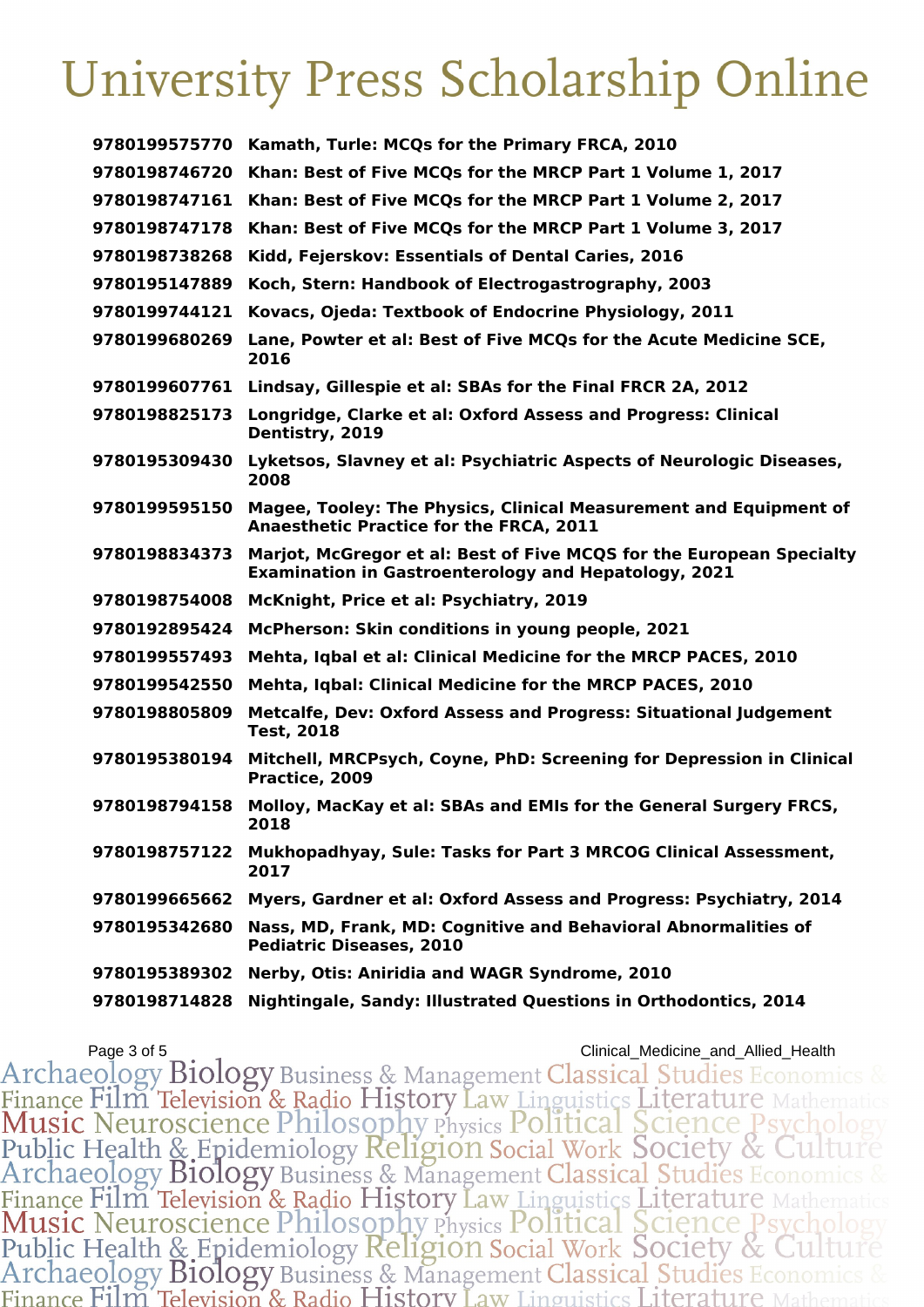| 9780199570072 | Page, Carr et al: An Introduction to Clinical Research, 2011                                                      |
|---------------|-------------------------------------------------------------------------------------------------------------------|
| 9780199550777 | Palaniyappan, Krishnadas: Best of Five MCQs for MRCPsych Paper 1,<br>2008                                         |
| 9780199552122 | Palaniyappan, Krishnadas: Best of Five MCQs for MRCPsych Paper 2,<br>2009                                         |
| 9780199553617 | Palaniyappan, Krishnadas: Best of Five MCQs for MRCPsych Paper 3,<br>2010                                         |
| 9780199676859 | Pariante, Conroy et al: Perinatal Psychiatry, 2014                                                                |
| 9780199693481 | Patterson, Coleman: Revision Notes for the Respiratory Medicine<br><b>Specialty Certificate Examination, 2012</b> |
| 9780195189841 | Pinals: Stalking, 2007                                                                                            |
| 9780198844389 | <b>Quarrell: Huntington's Disease, 2020</b>                                                                       |
| 9780199697786 | Robinson, Hunter et al: Soames' & Southam's Oral Pathology, 2018                                                  |
| 9780190649562 | Rosenstein, Yopp: The Group, 2018                                                                                 |
| 9780197618202 | Ross, Thistlethwaite, Jr.: The Living Organ Donor as Patient, 2021                                                |
| 9780199653027 | <b>Rutter, Griffiths et al: Best of Five MCQs for the Gastroenterology</b><br><b>SCE, 2013</b>                    |
| 9780198867371 | Selikowitz: ADHD: The Facts, 2021                                                                                 |
| 9780199948086 | <b>Shorter: How Everyone Became Depressed, 2013</b>                                                               |
| 9780199754649 | Shrout, Keyes et al: Causality and Psychopathology, 2011                                                          |
| 9780195369250 | Starcevic, MD, PhD: Anxiety Disorders in Adults, 2009                                                             |
| 9780199584017 | Tandon: Structured Oral Examination Practice for the Final FRCA,<br>2011                                          |
| 9780199604531 | Thomas: FRCR Part 1: Cases for the anatomy viewing paper, 2011                                                    |
| 9780199645640 | Thrumurthy, De Silva et al: EMQs for the MRCS Part A, 2013                                                        |
| 9780199645633 | Thrumurthy, De Silva et al: SBA MCQs for the MRCS Part A, 2012                                                    |
| 9780198801740 | Tong, Rosmarin et al: Tutorial Topics in Infection for the Combined<br><b>Infection Training Programme, 2019</b>  |
| 9780198749059 | Trompeter, Elliott: Trauma for the FRCS (Tr + Orth) Examination,<br>2015                                          |
| 9780199584024 | Vardhanabhuti, James et al: MCQs for the First FRCR, 2010                                                         |
| 9780195147537 | Wallace, Brock Wallace: All About Fibromyalgia, 2002                                                              |
| 9780195389685 | Walsh: Visual Fields, 2010                                                                                        |
| 9780199594801 | Watkin, Vincent: The Consultant Interview, 2011                                                                   |
| 9780198789277 | Welbury, Duggal et al: Paediatric Dentistry, 2018                                                                 |

Page 4 of 5<br>
Archaeology Biology Business & Management Classical Studies Economics &<br>
Finance Film Television & Radio History Law Linguistics Literature Mathematics<br>
Music Neuroscience Philosophy Physics Political Science Finance Film Television & Radio History Law Linguistics Literature Mathematic